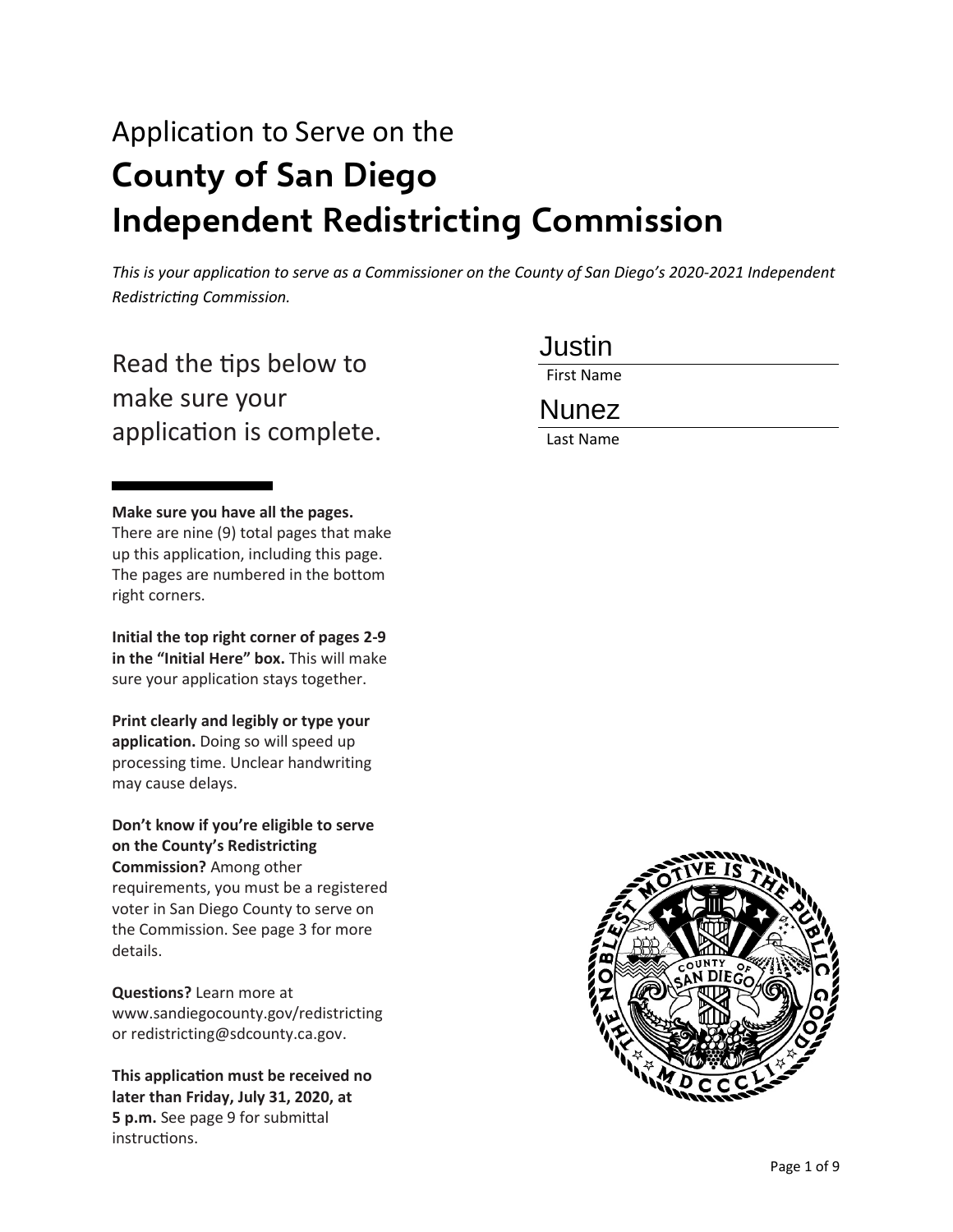

#### **Application Timeline**

| <b>July 31, 2020</b>                      | Applications must be received by the San Diego County Clerk of the Board<br>of Supervisors no later than 5 p.m.                                                                                   |
|-------------------------------------------|---------------------------------------------------------------------------------------------------------------------------------------------------------------------------------------------------|
| <b>August 26, 2020</b>                    | From the pool of qualified applicants, the Clerk of the Board of Supervisors<br>will post the names of the 60 most qualified applicants. The names will be<br>posted online for at least 30 days. |
| October 13, 2020                          | The Clerk of the Board of Supervisors will conduct a random drawing of<br>the qualified applicants at the Board of Supervisors meeting to select eight<br>Commissioners.                          |
| October 22 and<br><b>November 5, 2020</b> | The selected eight Commissioners will meet to choose the remaining six<br>Commissioners from the remaining pool of qualified applicants.                                                          |

# **Important Things to Know**

- The questions in this application ensure you are eligible to serve on the Commission.
- Answer the questions to the best of your ability.

## **A. Tell us About Yourself**

| First Name: Justin                                                                            | Last Name: Nunez |       |             |
|-----------------------------------------------------------------------------------------------|------------------|-------|-------------|
| Address (where you are registered to vote)                                                    |                  |       |             |
| <b>Street Address:</b>                                                                        |                  |       |             |
| City:                                                                                         |                  |       |             |
| State:                                                                                        | Zip Code:        |       |             |
| <b>Mailing Address</b> (if different than the address listed above)<br><b>Street Address:</b> |                  |       |             |
|                                                                                               |                  |       |             |
| City:                                                                                         |                  |       |             |
| State:                                                                                        | Zip Code:        |       |             |
| <b>Contact Information</b>                                                                    |                  |       |             |
| Phone 1:                                                                                      |                  | Type: | Cell        |
| Phone 2:                                                                                      |                  | Type: | <b>Work</b> |
| E-mail:                                                                                       |                  |       |             |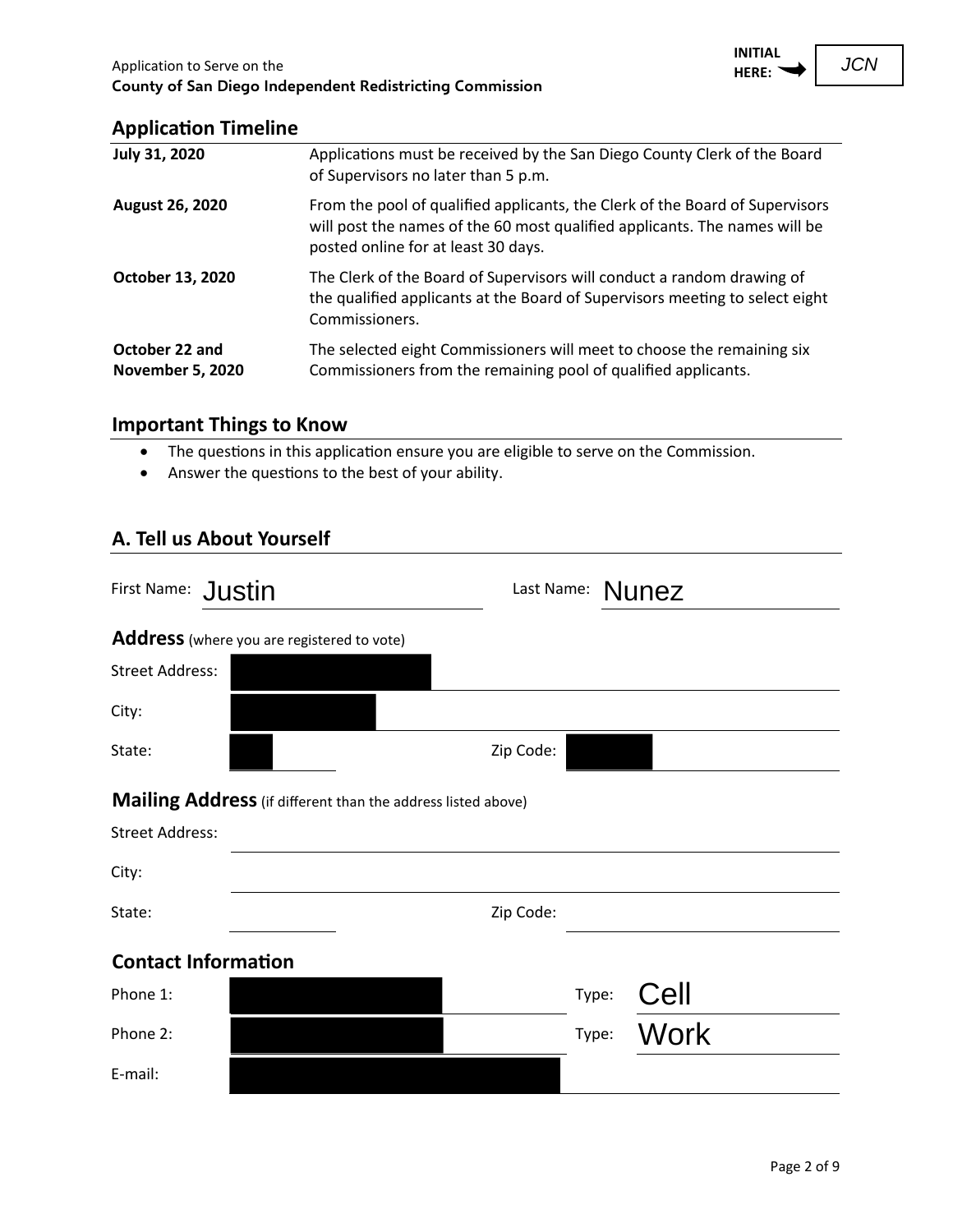#### **B.** How This Application Will Be Used

| I understand the contents of this application may be made available to the public.   | $\boxtimes$ Yes, I |
|--------------------------------------------------------------------------------------|--------------------|
|                                                                                      | understand         |
| I understand that while this application is a public document, my personal e-mail    | $\boxtimes$ Yes, I |
| address, street address, and phone number(s) will be kept confidential to the extent | understand         |
| authorized by law.                                                                   |                    |

## **C.** Questions to Determine Eligibility

Government Code section 21550 sets forth certain qualifications to serve on this Commission. Please check the appropriate box for each question. Applicants may be asked to verify and update information at various points in the process.

| 1. | Are you a resident of the County of San Diego?                                                                                                                                                                                                                                                                                 | $\boxtimes$ Yes | ∟ No                                                         |
|----|--------------------------------------------------------------------------------------------------------------------------------------------------------------------------------------------------------------------------------------------------------------------------------------------------------------------------------|-----------------|--------------------------------------------------------------|
| 2. | Which supervisorial district do you live in?<br>If you're not sure, visit www.sandiegocounty.gov, click on "Find My District" under the<br>Board of Supervisors, and enter your address in the top right of the web page.                                                                                                      |                 | $\vert$ 1<br>$\sqsupset$ 2<br>$\Box$ 3<br>⊠ 4<br>$\square$ 5 |
| 3. | Which political party are you currently registered?                                                                                                                                                                                                                                                                            |                 |                                                              |
|    | $\boxtimes$ Democratic<br>$\Box$ Republican<br>$\Box$ American Independent<br>$\Box$ Green                                                                                                                                                                                                                                     |                 | $\Box$ Libertarian                                           |
|    | <b>Peace and Freedom</b><br>$\Box$ Other:                                                                                                                                                                                                                                                                                      |                 |                                                              |
|    | I am not registered with a political party (non-partisan)                                                                                                                                                                                                                                                                      |                 |                                                              |
| 4. | Have you been continuously registered to vote in the County of San<br>Diego with the same political party preference or with no political party<br>preference and have not changed your political party preference for at<br>least five years?<br>If you're not sure, you can check your voter registration at www.sdvote.com. | $\boxtimes$ Yes | <b>No</b>                                                    |
| 5. | Have you voted in at least one of the last three statewide elections<br>immediately preceding your application to be a member of the<br>Commission?                                                                                                                                                                            | $\boxtimes$ Yes | <b>No</b>                                                    |

Explanatory Notes: If necessary, you may further explain answers to the questions above.

**INITIAL HERE:**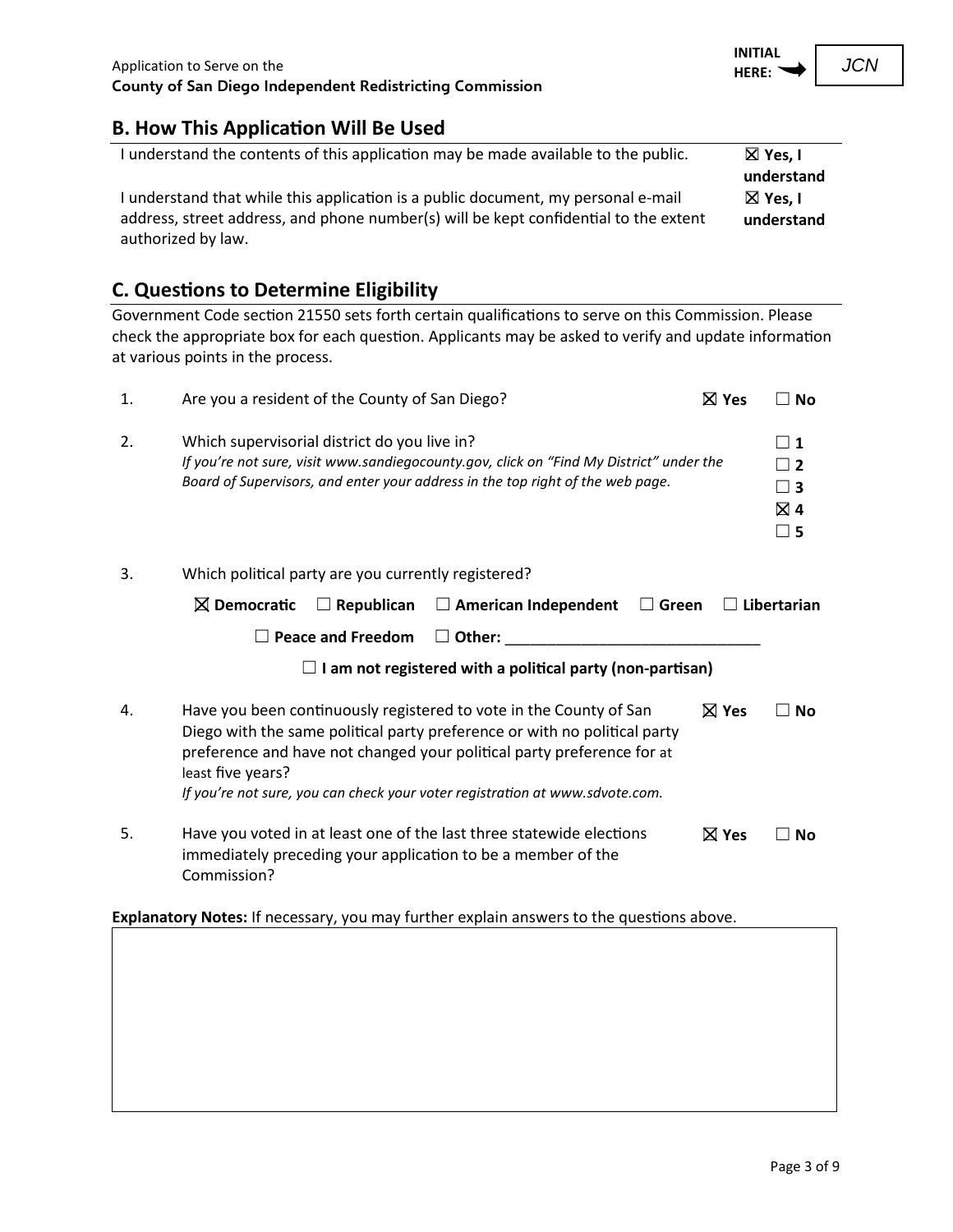

6. Within the 10 years immediately preceding the date of this application to the Commission, have either you, or an immediate family member, done any of the following? For purposes of these questions, immediate family members means a spouse, child, in-law, parent, or sibling. *You are not eligible to serve on the Commission if you answer "Yes" to any of the following:*

| a. | Been appointed to, elected to, or have been a candidate for office at the<br>local, state, or federal level representing the County of San Diego,<br>including as a member of the Board of Supervisors. | l l Yes    | $\boxtimes$ No |
|----|---------------------------------------------------------------------------------------------------------------------------------------------------------------------------------------------------------|------------|----------------|
| b. | Served as an employee of, or paid consultant for, an elected<br>representative at the local, state, or federal level representing the<br>County of San Diego.                                           | l l Yes    | $\boxtimes$ No |
| c. | Served as an employee of, or paid consultant for, a candidate for office<br>at the local, state, or federal level representing the County of San Diego.                                                 | $\Box$ Yes | $\boxtimes$ No |
| d. | Served as an officer, employee, or paid consultant of a political party or<br>as an appointed member of a political party central committee.                                                            | $\Box$ Yes | $\boxtimes$ No |
| e. | Been a registered federal, state, or local lobbyist                                                                                                                                                     | Yes        |                |

Explanatory Notes: If necessary, you may further explain answers to the questions above.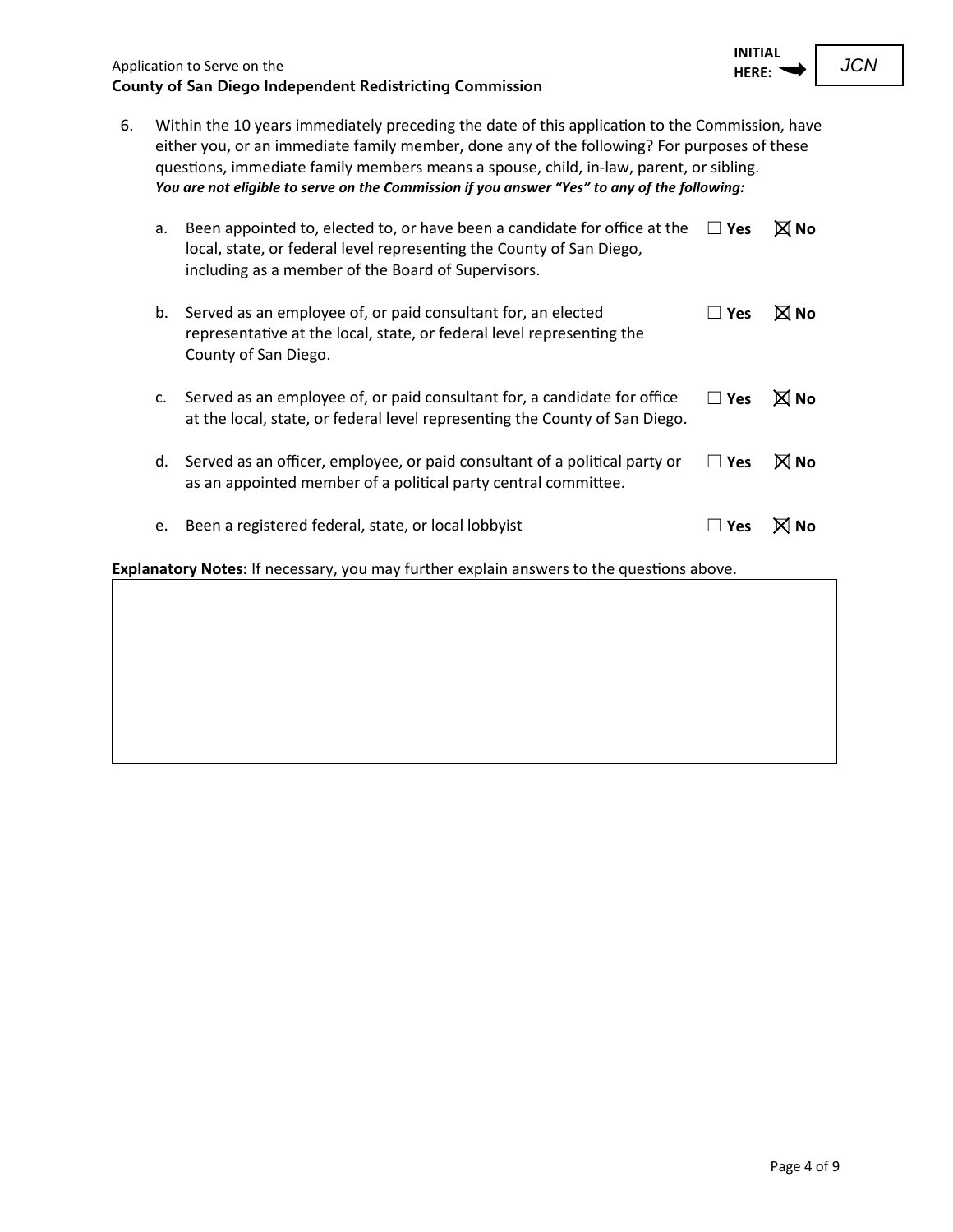

JCN

### **D.** Experience Qualifications

State law requires candidates demonstrate experience in areas related to redistricting. Please provide responses to the following questions.

**1. What experience do you possess that demonstrates analy�cal skills relevant to the redistric�ng process and vo�ng rights, and demonstrates your ability to comprehend and apply the applicable state and federal legal requirements?**

On a personal side, I was raised along the border of the 12th Congressional District in North Carolina, which was widely regarded as one of the worst gerrymandered districts in the U.S. As a result, the topic of voting rights and redistricting was part of everyday conversation growing up. I still remember studying the changes to the district in my high schools classes. And while I recognize that doesn't translate into experience, I hope it at least shows my connection to and knowledge of the topic. Since then, I have spent time reading the works of Mel Watt, Ari Berman and other voting rights legislators and writers to better understand the complexities of the topic.

Later in life, I worked in Washington, DC supporting a nonprofit organization that was focused on Latinx issues and voter activation. This was my first professional experience working at the intersection of voting rights and local policy. In those three years between 2008 and 2011, I began to formally understand how public policy such as redistricting impacted local, state and national politics.

You are encouraged to limit your response to one page, however if more space is needed, you may attach an additional page.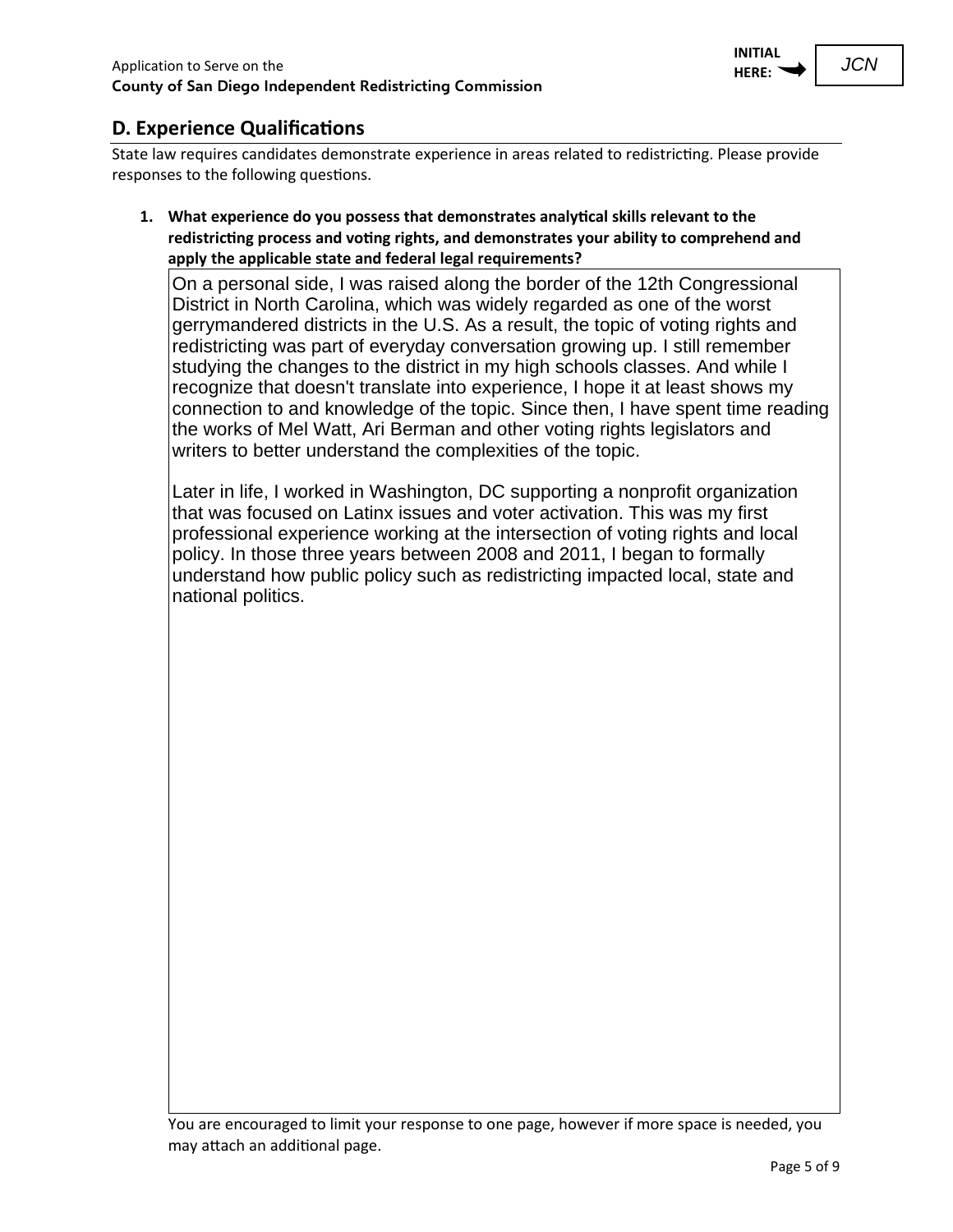#### **2. What experience do you possess that demonstrates an ability to be impar�al?**

As a director at The San Diego Foundation, I must regularly look at all sides of an issue when communicating to the public. Because our role as a foundation is to represent the entire region, I cannot impart my political views on any given subject because ultimately our organization must stand for and suppor the entire region. I believe this translates directly to the work of the Redistricting Commission. I have a strong sense of understanding and empathy, no matter how complex or partisan the topic.

You are encouraged to limit your response to one page, however if more space is needed, you may attach an additional page.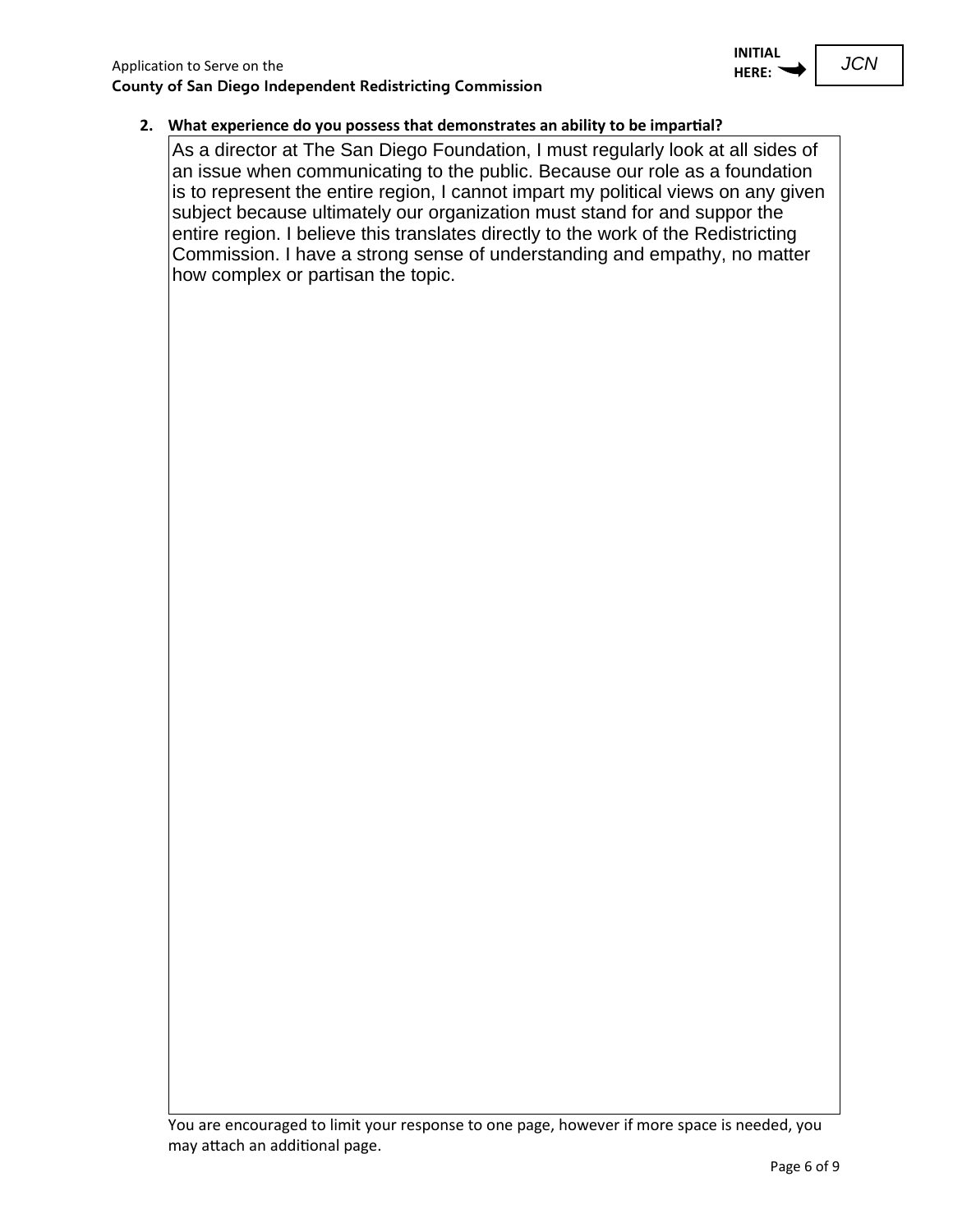

**3. What experience do you possess that demonstrates an apprecia�on for the diverse demographics and geography of the County of San Diego?**

My job as Communications Director for The San Diego Foundation requires me to research and analyze the demographics and uniqueness of San Diego on a daily basis. Whether it's understanding the population of a specific city in San Diego County to communicate the importance of a nonprofit program, or identifying the different challenges that municipalities face, my "recently history" in Google and my daily reading list is littered with geographic and demographic data throughout the County.

You are encouraged to limit your response to one page, however if more space is needed, you may attach an additional page.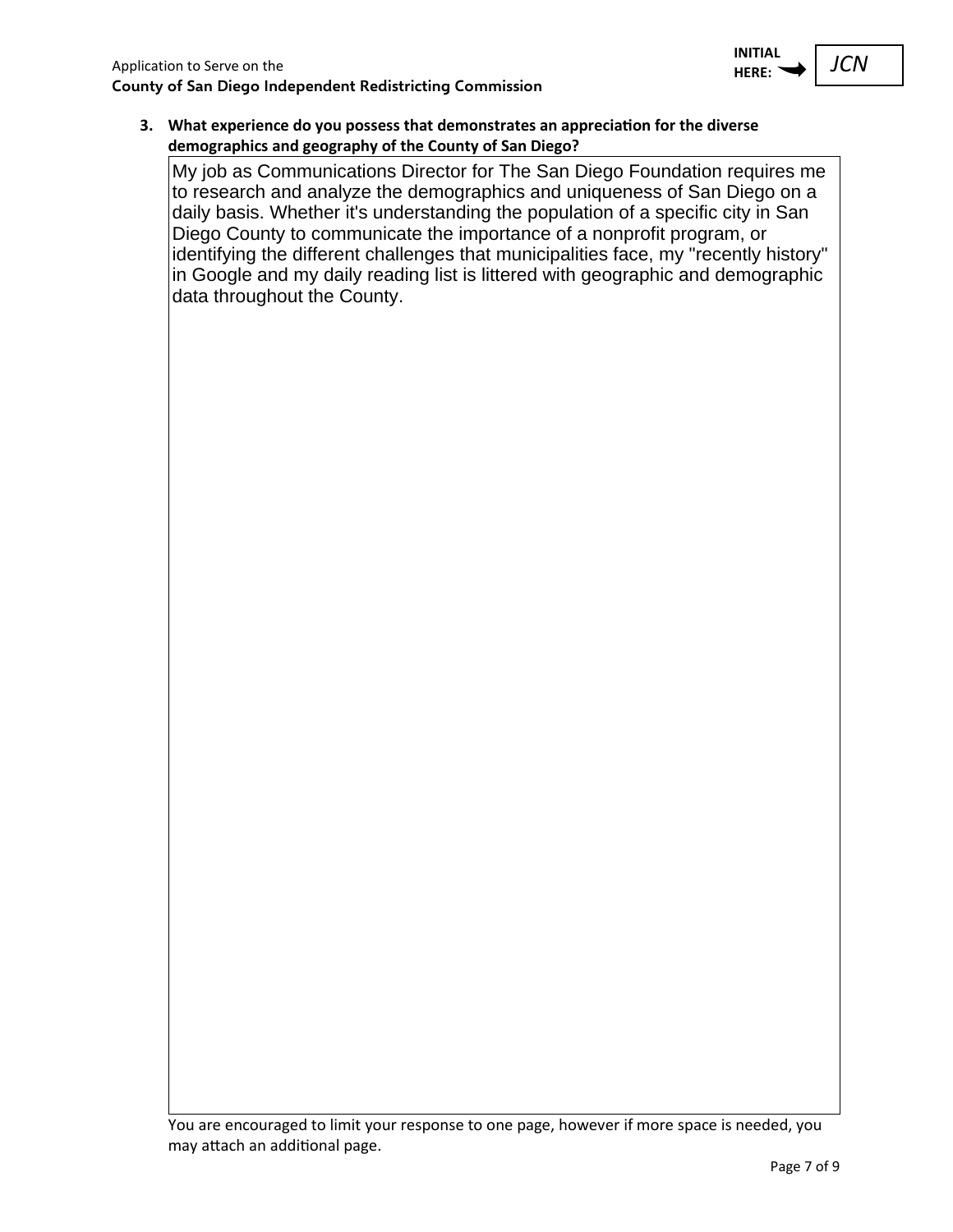JCN

Providing this information is optional. You may select "decline to state" for each answer. Elections Code section  $21550(g)(2)$  requires six of the 14 appointees, in addition to meeting minimum requirements, be chosen in a way that ensures the Commission reflects the County's diversity, including racial, ethnic, geographic, and gender diversity. However, formulas or specific ratios shall not be applied for this purpose.

- **1. Please describe your ethnic origin.** Mark one or more boxes.
	- $\Box$  BLACK/AFRICAN AMERICAN: All persons having origins in any of the original Black racial groups of Africa.
	- ☐ HISPANIC/LATINO: All persons of Mexican, Puerto Rican, Cuban, Central or South American, or other Spanish culture or origin, regardless of race.
	- ☐ ASIAN: All persons having origins in any of the original peoples of the Far East, Southeast Asia, or the Indian subcon�nent including, for example, Cambodia, China, India, Japan, Korea, Malaysia, Pakistan, the Philippine Islands, Thailand, and Vietnam.
	- $\Box$  NATIVE HAWAIIAN/OTHER PACIFIC ISLANDER: All persons having origins in any of the original peoples of Hawaii, Guam, Samoa, or other Pacific Islands.
	- $\Box$  AMERICAN INDIAN/ALASKA NATIVE: All persons having origins in any of the original peoples of North and South America (including Central America), and who maintain cultural affiliation or community recognition.
	- ☐ WHITE (not of Hispanic Origin): All persons having origins in any of the original peoples of Europe, North Africa, or the Middle East.
	- $\Box$  Prefer to Self-Describe:
	- ☐ Decline to state
- **2. What is your date of birth?** □ Decline to state

#### **3. Select the gender you iden�fy as:**

- ☐ Female
- ☐ Male
- ☐ Non-binary
- ☐ Decline to state